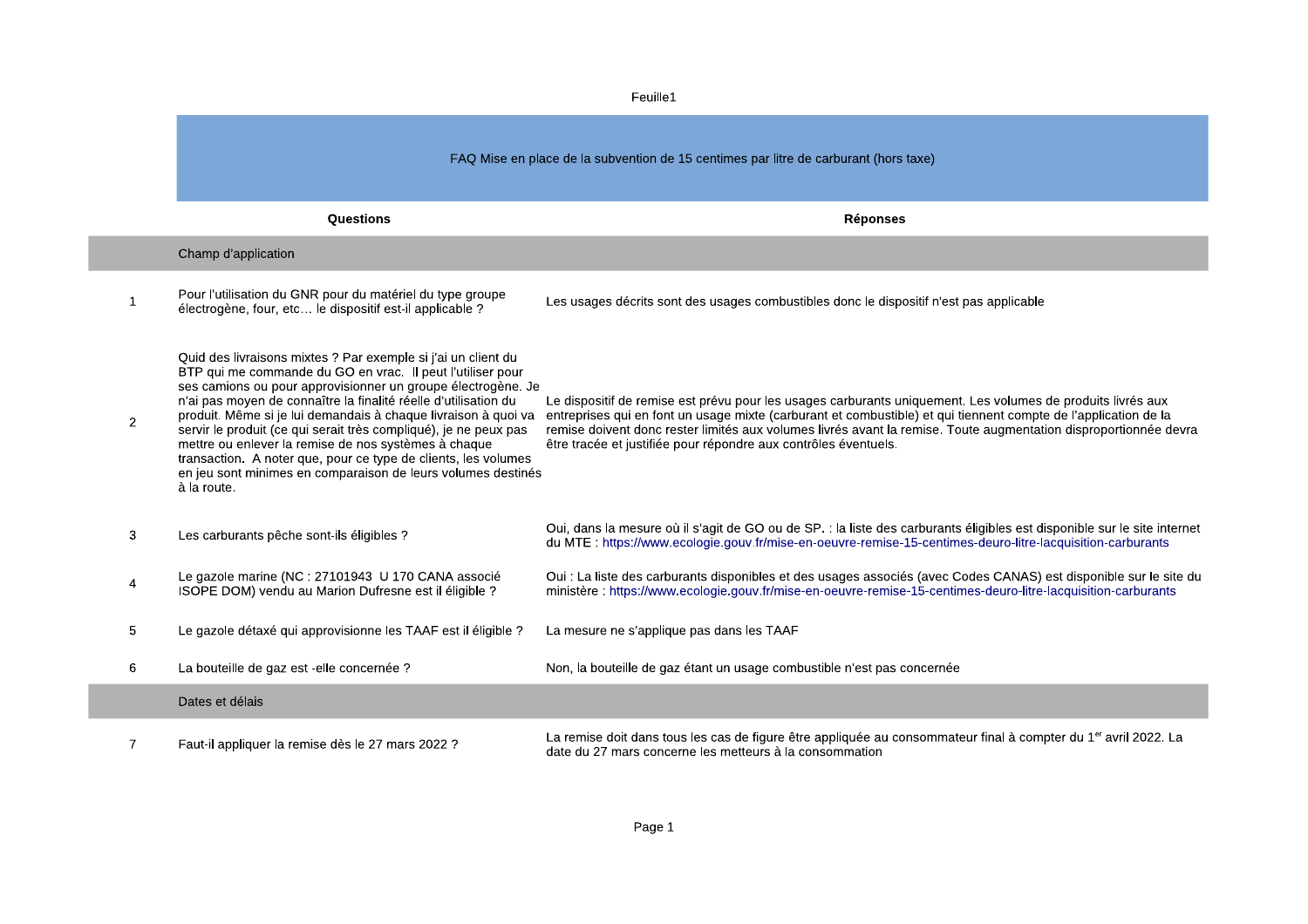## 1) Calendrier de versement de l'aide aux metteurs à la consommation :

L'aide est versée ou récupérée par l'Agence de services et de paiement dans les conditions suivantes, sur la base des informations qui lui sont transmises en application des articles 8 à 10 du décret n° 2022-423 (données de mises à la consommation transmises par la DGDDI) :1° Pour l'aide à laquelle sont éligibles les quantités fournies pour la distribution en France entre le 27 mars 2022 et le 31 mars 2022, concomitamment à l'aide versée au titre des fournitures réalisées en avril (avant fin mai). 2° Pour l'aide à laquelle sont éligibles les carburants fournis pour la distribution en France entre le 1er avril et le 31 juillet 2022, l'aide est versée avant la fin du mois suivant leur fourniture pour la distribution en France.

Pour les mises à la consommation ultérieures, les bénéficiaires qui ont fourni pour la distribution en France des produits éligibles à l'aide peuvent solliciter une avance sur paiement de l'aide dans les conditions suivantes : 1° Le montant de l'avance au titre de chaque mois est versé en début de ce mois par l'Agence de services et de paiement. à compter du 1er avril 2022 et sous réserve de l'enregistrement préalable sur le site de l'ASP. Ainsi, pour les mises à la consommation du 27 au 31 mars : les entreprises metteurs à la consommation qui se sont inscrites sur le site de l'ASP avant le 31 mars peuvent bénéficier d'une avance versée par l'ASP dès le 1<sup>er</sup> avril. Il est égal, pour chaque carburant concerné autre que le gaz naturel, au produit des facteurs suivants : a) Les quantités fournies pour la distribution en France constatées au cours du deuxième mois précédent ; b) Le tarif correspondant : 2° L'Agence de services et de paiement déduit le montant de l'avance versée au titre de chaque mois du montant de l'aide versée au titre de ce même mois. Par dérogation, elle peut imputer le solde sur le versement de l'avance versée en début de mois suivant. Elle procède le cas échéant à la récupération du troppercu.

#### 3) Dispositif d'avance remboursable aux petites stations (vendant moins de 50 m3 de carburant par mois) et stations intermédiaires (vendant entre 50 et 100 m3 de carburant par mois) :

Afin que les stations-services disposent de carburant remisé en cuve au 31 mars 2022 et appliquent la remise dès le 1er avril, un dispositif spécifique est prévu. En effet, les petites stations-services indépendantes (qui vendent moins de 50 m3 par mois de carburants et qui sont propriétaires de leur fonds de commerces), souvent situées en zone rurale, peuvent ne renouveler leur cuve que tous les 10 voire 20 jours. Certaines sont donc susceptibles de ne pas avoir en cuve du carburant remisé au 1er avril en dépit de l'anticipation au 27 mars. Pour les petites stations-services indépendantes qui le souhaitent, afin d'être en mesure de pouvoir appliquer la remise dès le 1er avril comme les autres acteurs, et sans que cela ne pèse sur leur trésorerie, une avance forfaitaire de 3000€ (pour celles vendant mois de 50 m<sup>3</sup> par mois) est prévue conformément à l'article 13 du décret n° 2022-423. Ce montant de l'avance remboursable est porté à 6000 € pour celles vendant entre 50 et 100 m<sup>3</sup> par mois (décret n° 2022-447). Ces montants d'avance seront versés en une fois par l'ASP et seront à rembourser au plus tard le 16 septembre. L'inscription se fera via le portail de l'ASP https://stationsservices.asp-public.fr prévu pour l'avance remboursable de 3 000 euros prévue à l'article 13 du décret n° 2022-447 du 30 mars 2022 pour les petites stations services vendant moins de 50 m3 de carburants par mois en movenne. Ce portail sera accessible à compter de lundi 4 avril 2022 et les inscriptions pourront être effectuées jusqu'au 30 avril 2022 dernier délai. Pour les stations de taille intermédiaire (vendant entre 50 m3 et 100 m3 de carburant par mois) qui bénéficie d'un montant d'avance remboursable maioré à 6 000 euros), le portail d'inscription sera ouvert à compter du mercredi 6 avril 2022.

Quel est le délai de règlement de l'ASP des 15cts pris en charge, pour les 2 phases : mises à la consommation du 27 au 2) Calendrier de versement de l'avance de l'aide aux metteurs à la consommation : 31 Mars (règlement +/- 48h après réception du formulaire par l'ASP ?) et mises à la consommation du 1 avril au 31 juillet :

Les informatiosn seront connues de l'ASP par le bias des déclaration MAC décadaires soumises à la DGDDI (règlement à chaque décade, +/- 48h après réception par l'ASP des déclaration décadaires des MAC automatiquement soumises à la DGDDI selon schéma habituel ?) ?

 $\mathbf{g}$ 

Quel est le calendrier de demande d'aides et demandes 9 ultérieures mensuelles ?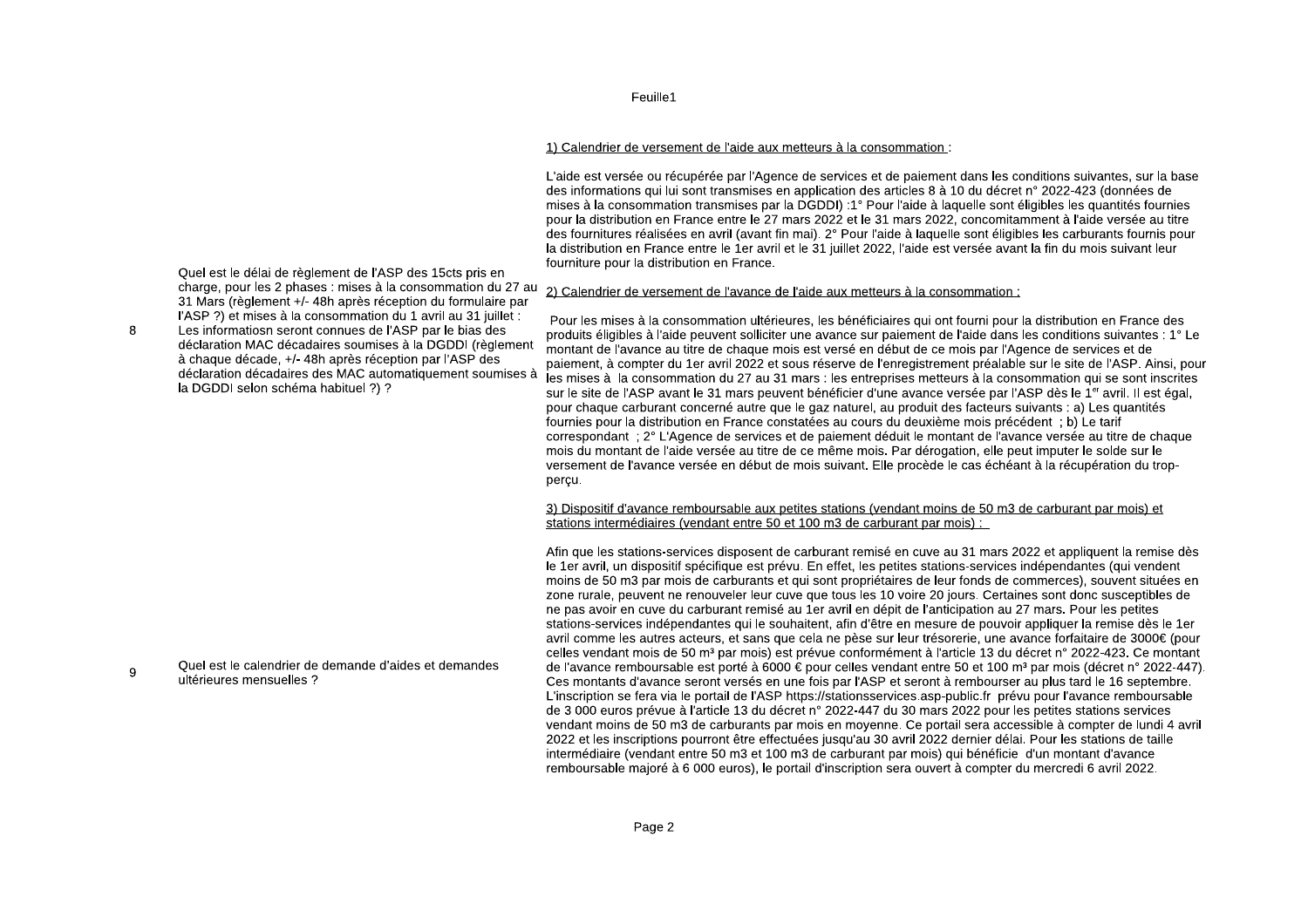| Feuille1 |                                                                                                                                                                                                                                                                                                                                                                                                                                 |                                                                                                                                                                                                                                                                                                                                                                                                                                                                                                                                                                                                                                                                                                                                                                                                                                                                                                                                                                                                                                                                                                                 |  |  |
|----------|---------------------------------------------------------------------------------------------------------------------------------------------------------------------------------------------------------------------------------------------------------------------------------------------------------------------------------------------------------------------------------------------------------------------------------|-----------------------------------------------------------------------------------------------------------------------------------------------------------------------------------------------------------------------------------------------------------------------------------------------------------------------------------------------------------------------------------------------------------------------------------------------------------------------------------------------------------------------------------------------------------------------------------------------------------------------------------------------------------------------------------------------------------------------------------------------------------------------------------------------------------------------------------------------------------------------------------------------------------------------------------------------------------------------------------------------------------------------------------------------------------------------------------------------------------------|--|--|
|          | Procédure                                                                                                                                                                                                                                                                                                                                                                                                                       |                                                                                                                                                                                                                                                                                                                                                                                                                                                                                                                                                                                                                                                                                                                                                                                                                                                                                                                                                                                                                                                                                                                 |  |  |
| 10       | Quelle est la procédure d'adressage des demandes d'aides et<br>client final) ?                                                                                                                                                                                                                                                                                                                                                  | Les demandes d'aide sont principalement adressées par les metteurs à la consommation qui sont les bénéficiaires<br>de l'aide et s'enregistrent auprès de l'Agence de services et de paiement en précisant s'il est recouru à l'option<br>mentionnée à l'article 12 (avance). Ces bénéficiaires tiennent à la disposition de l'Agence de services et de<br>paiement et lui communiquent, à sa demande, l'ensemble des documents attestant des fournitures pour la<br>qui doit la faire (le fournisseur grossiste ou le détaillant livrant le distribution en France ou des détentions en stockage intermédiaire des carburants.<br>Par ailleurs, afin d'appliquer le dispositif dès le 1 <sup>er</sup> avril 2022, les petites stations services dont le taux de rotation<br>des produits est faible peuvent demander une demande d'avance remboursable, dès le 4 avril pour celles vendant<br>moins de 50 m <sup>3</sup> par mois (avance remboursable à hauteur de 3000 euros) et dès le 6 avril pour celles vendant<br>entre 50 et 100 m <sup>3</sup> par mois -avance remboursable à hauteur de 6000 euros). |  |  |
| 11       | La Communauté de communes XXXX est propriétaire d'une<br>station-service située sur la commune de XXX. En temps<br>normal notre volume de vente de carburant mensuel est de<br>l'ordre de 50 à 60 000 litres. Nous souhaitons participer au<br>dispositif « 15 centimes » et nous vous remercions de bien<br>vouloir nous envoyer les documents nécessaires.                                                                    | En tant que station service indépendante, il faut que vous vous rapprochiez de l'ASP (Agence de services et de<br>paiement), autorité habilitée à verser l'aide à la trésorerie pour les stations service. Cette aide de 3000 euros est<br>prévue à l'article 13 du décret 2022-423 du 25 mars 2022 relatif à l'aide exceptionnelle à l'acquisition des<br>carburants. Pour en bénéficier, il faut respecter des conditions, notamment vendre moins de 500 HL de carburants<br>au total par mois en moyenne sur l'année 2021. Si vous remplissez les conditions, vous devrez faire la demande<br>de cette aide à la trésorerie sur le site de l'ASP avant le 30 avril prochain. Vous pouvez questionner l'ASP en leur<br>écrivant à aidescarburants@asp-public.fr                                                                                                                                                                                                                                                                                                                                               |  |  |
| 12       | L'établissement public Ports d'XXX est un budget annexe de la<br>ville, il est assujetti mais non déclaré aux douanes, se fournit à<br>la SA XXX et vend aux plaisanciers et aux professionnels<br>(pêcheurs, transporteurs maritimes, gendarmerie, loueurs ).<br>Que devons nous faire dans le cadre de la mesure ? Ce profil<br>de distributeurs est probablement le même pour tous les ports<br>distributeurs de carburants. | C'est votre fournisseur qui recevra l'aide. Il doit vous la restituer au moyen d'une ristourne de même montant dans<br>sa facture pour que vous puissiez à votre tour en faire profiter ceux qui s'approvisionnent chez vous en carburant.                                                                                                                                                                                                                                                                                                                                                                                                                                                                                                                                                                                                                                                                                                                                                                                                                                                                      |  |  |
| 13       | Comment traiter les différences entre le volume de référence<br>(trimestre douanier passé) et la réalité livrée au client final ?                                                                                                                                                                                                                                                                                               | S'agissant du GNV, l'aide est versée mensuellement par l'Agence de services et de paiement, sur la base d'un tiers<br>des quantités du dernier trimestre déclarées telles que transmises par la direction générale des douanes et des<br>droits indirects ou la direction générale des finances publiques, dans un délai qui ne peut excéder la fin du mois<br>suivant le mois de dépôt concerné.                                                                                                                                                                                                                                                                                                                                                                                                                                                                                                                                                                                                                                                                                                               |  |  |
| 14       | Les écarts de stock entre le 1er avril et le 31 juillet sont des<br>quantités totalement négligeable sur des volumes de livraison<br>sur 4 mois (quelques dizaine de tonnes sur environ 4 000<br>Pouvons nous être dispensé de cette<br>tonnes).<br>tenue?                                                                                                                                                                      | Avant le 1er avril, il est possible de faire une demande de reprise sur stocks dans les dépôts vendant à l'acquitté.<br>Un état des stocks doit être transmis aux douanes.                                                                                                                                                                                                                                                                                                                                                                                                                                                                                                                                                                                                                                                                                                                                                                                                                                                                                                                                      |  |  |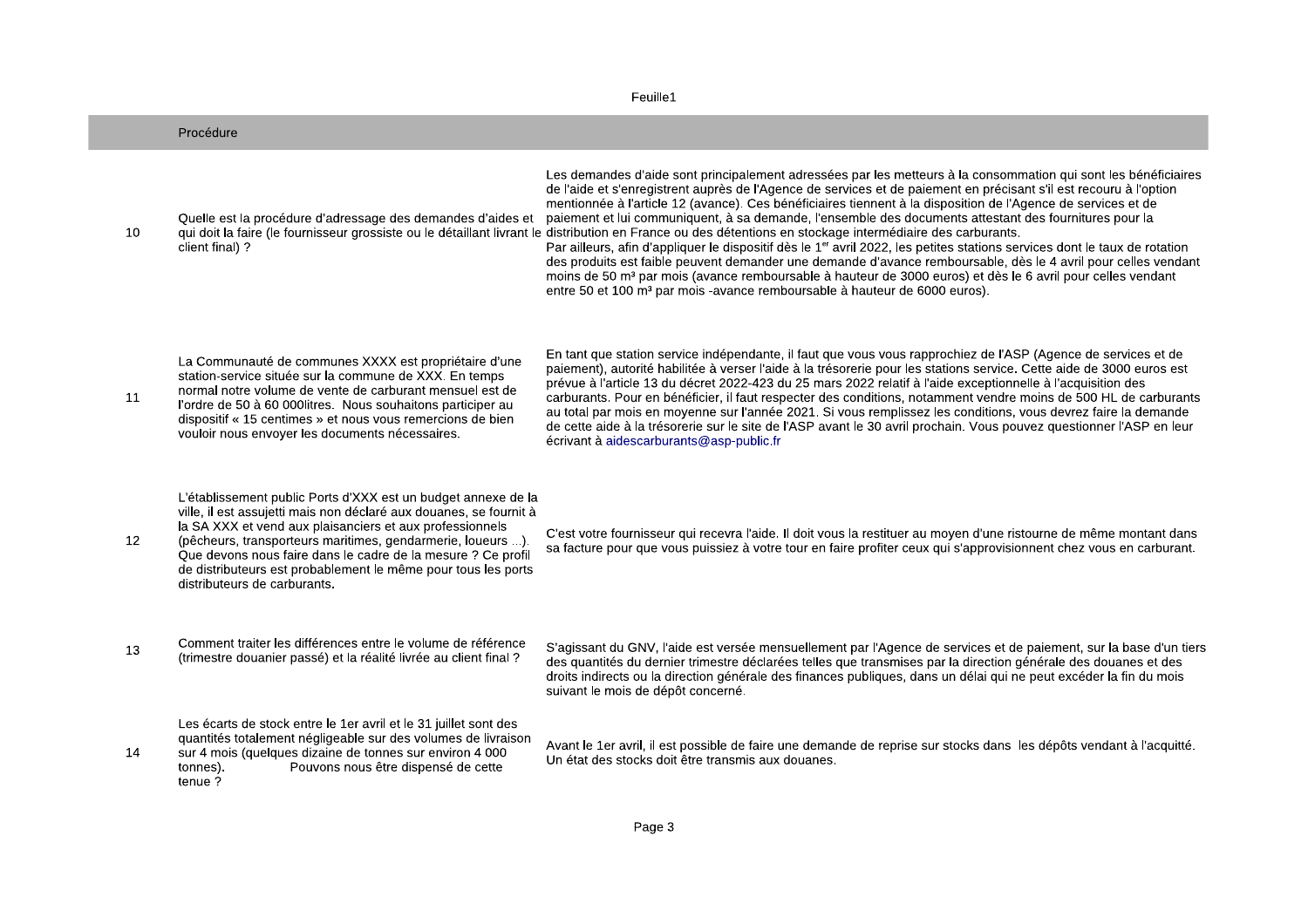Ouelle est l'adresse du portail en ligne dédié aux stations pour 15 l'aide de 300 euros ?

#### https://stationsservices.asp-public.fr

Sur le cas particulier des pertes en début d'opération : pour rappel, les stations qui commenceront à vendre au 1er avril du carburant à prix remisé sur des stocks achetés à prix non remisé accuseront une perte temporaire. Pourriez-vous nous

16 confirmer qu'une tolérance administrative sera appliquée en fin d'opération pour récupérer ces pertes en permettant de vendre à prix "marché" des carburants achetés à prix remisé, et ce iusqu'à rattrapage du montant de la perte initiale ?

Les modalités de sortie du dispositif seront à leur avantage. En effet, ils retrouveront une marge de manœuvre tarifaire lorsque cessera l'engagement de répercussion de la remise, à compter du 31 juillet 2022, ceci quand bien même tout ou partie du carburant qu'il leur restera à distribuer aura bénéficié de l'aide de l'État. Cette marge de manœuvre ne nécessitera aucune « tolérance administrative » puisqu'elle découlera de la simple application du dispositif (décret et charte) tel qu'il a été concu. Évidemment, tout professionnel, lorsqu'il cessera de répercuter la remise en application de la charte, devra simultanément supprimer toute communication au sujet de cette remise pour ne pas induire en erreur les consommateurs.

Une petite difficulté sur l'état « stockeur » : les distributeurs semblent en difficulté sur leur n° DCAO. Par ailleurs certains distributeurs de GNR ne distribuent pas de GO et ne sont donc pas en DCAO : ils sont en revanche tous enregistrés sur ASP

17

18

Par ailleurs, certains fournisseurs pour vrac ont livré aujourd'hui (peut être encore demain) des produits sans remise. Ceci pose la question de la cohérence entre reprise sur stocks au 27 et reconstitution de stocks sans remise.

L'enregistrement des stockeurs sur le portail ASP sera disponible à compter du 14/04/2022 et le numéro DCAO ne du fait du chèque énergie. Pourrait-on admettre l'un ou l'autre ? sera pas obligatoire pour s'inscrire. Le contrôle de l'inscription se fera sur le SIREN. En attendant cette date, les stockeurs ne doivent pas s'inscrire.

Le prix HT qui sera déclaré en douane (ISOPE DOM) sera de vente sortie SARA qui est déclaré). En effet à la lecture du décret on peut considérer que le prix hors taxes est celui qui entrainerait une baisse des taxes en plus des 15 centimes

Les volumes sont déclarés sur la base d'une température de 15 ° C alors que la température ambiante est de 28 ° C entrainant une dilatation engendrant, ainsi un écart de volume 1 I pour 60 I. Par conséquent pour 600 000 litres déclarés, il y aura 610

19 000 litres vendus (consommés) soit 10 000 litres à 15 cts ne seront pas remboursés. Ceci en raison de l'article 4 du décret indiquant que les volumes déclarés sont à 15 ° C dans les conditions prévues à l'article L 312-19 du CIBS.

diminué des 15 centimes (alors qu'habituellement c'est le prix L'assiette de l'octroi de mer est le prix de vente du producteur (soit le prix de sortie SARA côté Antilles-Guyane). L'opérateur ne peut pas en déduire les sommes qu'il reçoit de l'Etat en tant que metteur à la consommation. L'aide versée par l'État ne vise pas en effet à diminuer les paramètres de coûts définis à l'article R671-3 du code sert de base au calcul des taxes (octroi de mer ou TVA). Cela l'énerque, mais à diminuer le prix de vente final, après distribution,

Nous confirmons cette lecture liée à l'application du CIBS outre-mer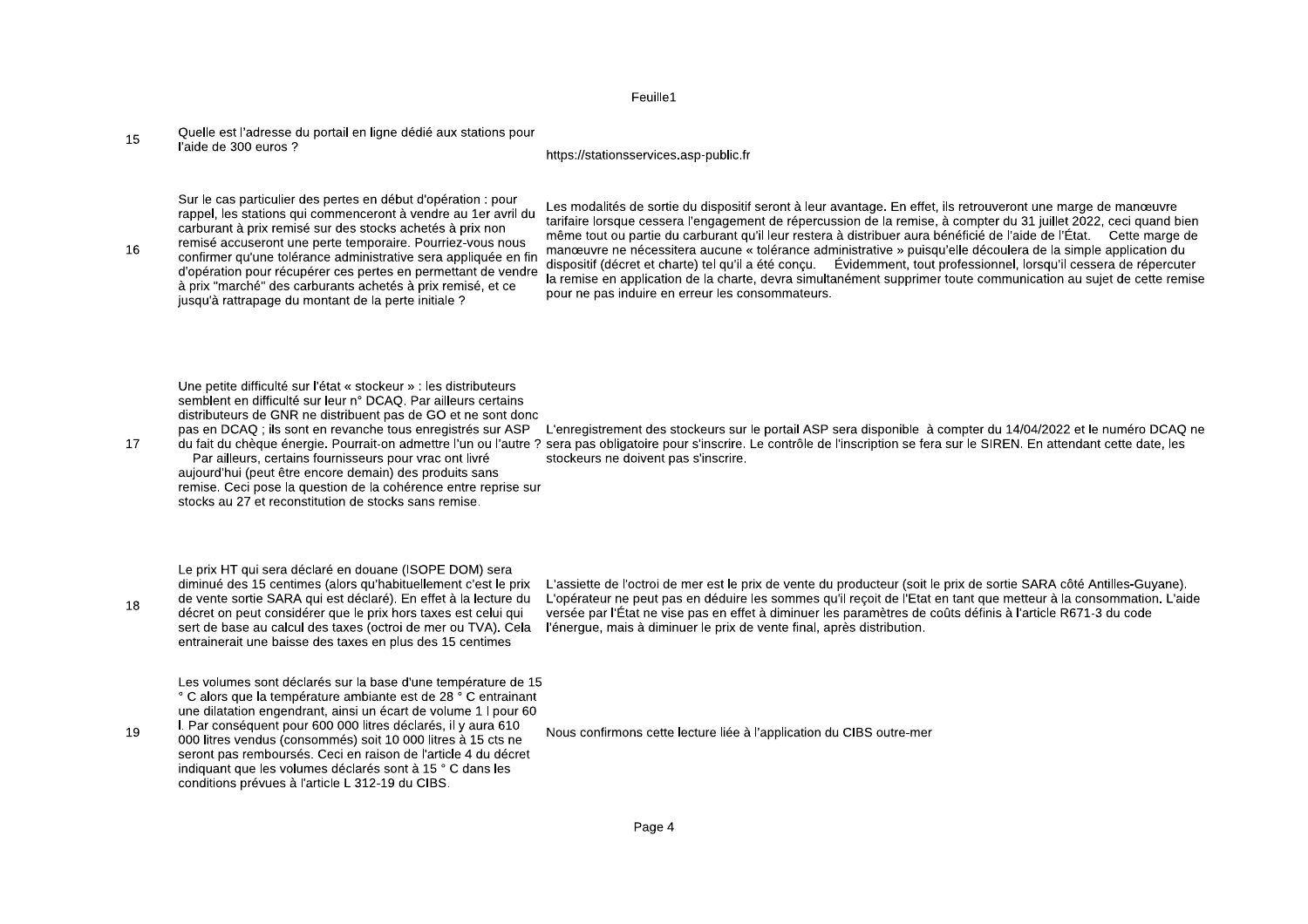| 20 | les clients consommateurs finaux qui ne détiennent pas de<br>stock intermédiaire (hors réseau) (autres clients industriels,<br>livraison en vrac) sont-ils concernés ? | Ce sont les metteurs à la consommation (dépôts pétroliers) qui bénéficient de l'aide et la répercutent à leurs clients,<br>y compris pour le carburant vendu à vrac à des entreprises disposant de stations-services privées ou de cuves                                                                                                                                                     |
|----|------------------------------------------------------------------------------------------------------------------------------------------------------------------------|----------------------------------------------------------------------------------------------------------------------------------------------------------------------------------------------------------------------------------------------------------------------------------------------------------------------------------------------------------------------------------------------|
| 21 | les entreprises disposant de stations-services privés peuvent<br>bénéficier de l'aide sur les carburants ?                                                             | privatives. Seules les stations-services ouvertes au public peuvent bénéficier d'une avance remboursable si elles<br>remplissent les critères requis (moins de 50 m <sup>3</sup> de carburant vendus chaque mois ou moins de 100 m <sup>3</sup> ).                                                                                                                                           |
| 22 | Qu'en est-il du traitement fiscal des aides ?                                                                                                                          | Des précisions doctrinales sur le traitement fiscal (TVA et taxe sur les salaires) de diverses aides (mesure 15 cts/L,<br>bouclier tarifaire, offres de secours, crises sanitaires) sont disponible dans l'actualité préparée par la direction de la<br>législation fiscale concernant les mesures d'aide énergétique :<br>https://bofip.impots.gouv.fr/bofip/13561-PGP.html/ACTU-2022-00070 |
| 23 | Cette mesure est-elle prise en compte dans le plafond des<br>minimis?                                                                                                  | Cette mesure étant une mesure transverse elle ne sera pas prise en compte dans le plafond des minimis.                                                                                                                                                                                                                                                                                       |
|    | Les questions de la pêche sur le dispositif 15 ct/l                                                                                                                    |                                                                                                                                                                                                                                                                                                                                                                                              |
| 24 | Est-ce que ça couvre l'essence et le gazoil ?                                                                                                                          | Oui                                                                                                                                                                                                                                                                                                                                                                                          |
|    |                                                                                                                                                                        |                                                                                                                                                                                                                                                                                                                                                                                              |

F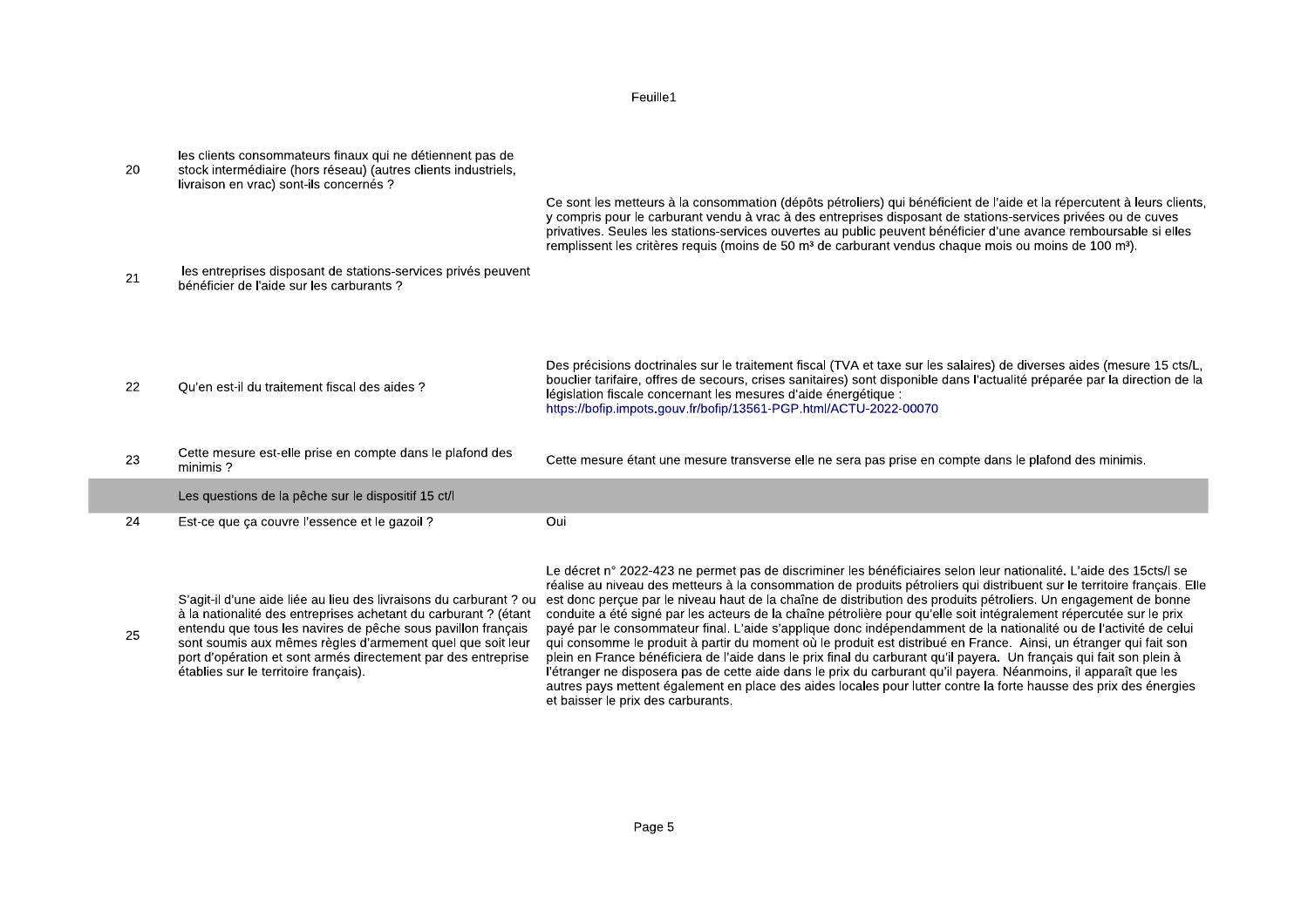| 26 | Une coopérative qui distribue du carburant dans les ports peut<br>elle bénéficier de l'aide des 15 centimes ?                                                                                                                                                                                                                                                                           | L'aide est versée aux metteurs à la consommation et aux personnes qui procèdent à un stockage intermédiaire de<br>carburants. Ne sont pas considérés comme stocks intermédiaires les volumes situés dans les cuves des stations-<br>service. De ce fait, une coopérative distribuant du carburant ne peut pas bénéficier d'une aide.                                                                                                                                                                                                                                                                                                                         |
|----|-----------------------------------------------------------------------------------------------------------------------------------------------------------------------------------------------------------------------------------------------------------------------------------------------------------------------------------------------------------------------------------------|--------------------------------------------------------------------------------------------------------------------------------------------------------------------------------------------------------------------------------------------------------------------------------------------------------------------------------------------------------------------------------------------------------------------------------------------------------------------------------------------------------------------------------------------------------------------------------------------------------------------------------------------------------------|
| 27 | des volumes acquis avant le $1er$ avril et n'ayant pas fait l'objet<br>d'une remise de 15 centimes ?                                                                                                                                                                                                                                                                                    | Dès le 1 <sup>er</sup> avril, tous les carburants vendus en France métropolitaine et dans les départements et régions d'outre<br>Un distributeur de carburant est-il tenu d'appliquer la remise sur mer doivent appliquer une remise de 15 centimes hors taxe par litre de carburant vendu, y compris sur les volumes<br>n'ayant pas bénéficié de la remise précédemment. Les distributeurs pourront, dès la fin de la période, compenser<br>le manque à gagner de début de période par l'application de prix ne tenant plus compte de la remise sur des<br>volumes ayant fait l'objet de la remise de 15 centimes au moment de leur mise à la consommation. |
| 28 | Si le lieu détermine l'éligibilité, accessoirement quelle est<br>l'étendue du territoire concerné par l'application de la mesure?                                                                                                                                                                                                                                                       | Il s'agit du territoire métropolitain et des DROM (voir code des douanes)                                                                                                                                                                                                                                                                                                                                                                                                                                                                                                                                                                                    |
| 29 | Des volumes de carburants achetés à l'étranger ou livrés en<br>haute-mer peuvent ils bénéficier de la remise de 15 centimes ?                                                                                                                                                                                                                                                           | Le dispositif de remise ne s'applique qu'aux carburants mis à la consommation sur le territoire métropolitain ou<br>dans les départements et régions d'outre mer. Seuls les carburants mis à la consommation dans l'un de ces<br>territoires, peuvent bénéficier de la remise, même s'ils sont distribués en haute mer.                                                                                                                                                                                                                                                                                                                                      |
| 30 | S'agit-il d'une aide véritablement « horizontale », ou autrement<br>dit, son bénéfice au moins pour la pêche (pour laquelle aucun<br>droit d'accises n'est exigible tant au niveau français, que des<br>autres EM, et même en dehors de l'UE, comme pour le reste<br>du secteur maritime), est-il non limité par les volumes (i.e. sans<br>regard de plafonds de minimis à respecter) ? | Cette mesure étant une mesure transverse elle ne sera pas prise en compte dans le plafond des minimis.                                                                                                                                                                                                                                                                                                                                                                                                                                                                                                                                                       |
|    | Concernant la charte                                                                                                                                                                                                                                                                                                                                                                    |                                                                                                                                                                                                                                                                                                                                                                                                                                                                                                                                                                                                                                                              |